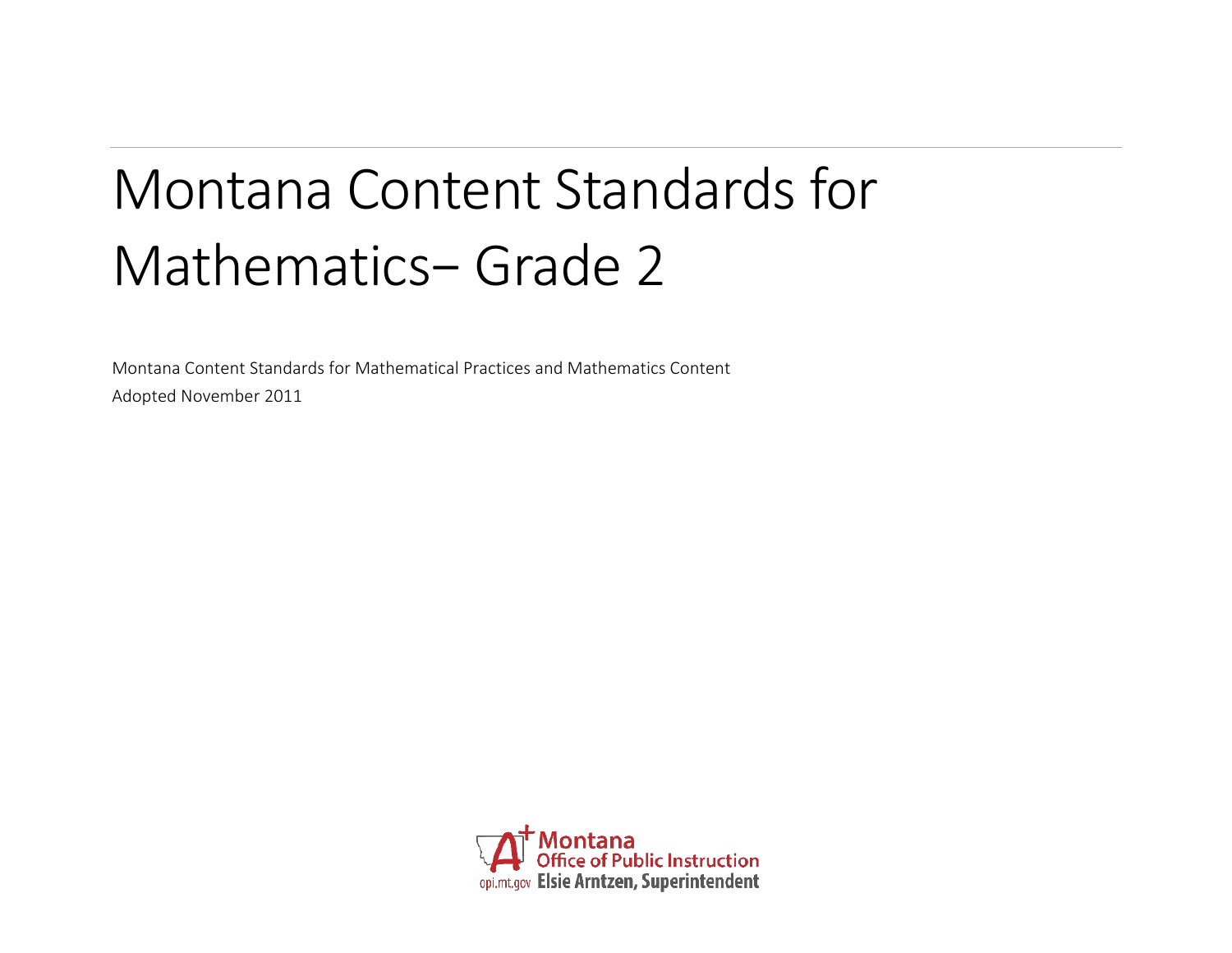(Adopted November 2011)

### **Contents**

<span id="page-1-0"></span>

#### **Accommodation statement for publications**

The OPI is committed to providing reasonable accommodations to people with disabilities. If you need a reasonable accommodation, require an alternate format, or have questions concerning accessibility, contact the OPI ADA Coordinator, 406-444-3161*,* [opiada@mt.gov,](mailto:opiada@mt.gov) TTY 406-444-0235.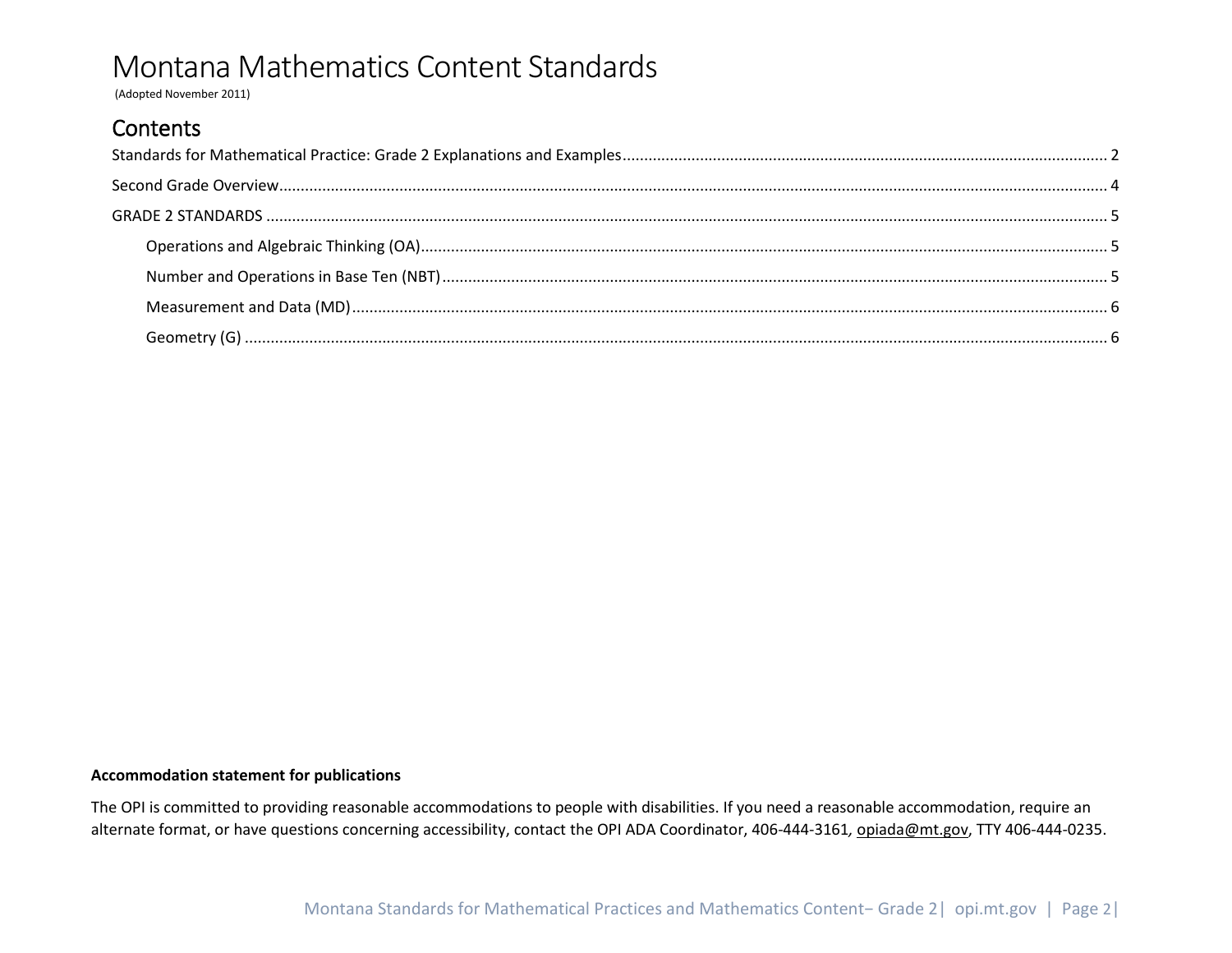(Adopted November 2011)

### Standards for Mathematical Practice: Grade 2 Explanations and Examples

| <b>Standards</b>          | <b>Explanations and Examples</b>                                                                                    |  |  |  |  |
|---------------------------|---------------------------------------------------------------------------------------------------------------------|--|--|--|--|
| Students are expected to: | The Standards for Mathematical Practice describe ways in which students ought to engage with the subject matter     |  |  |  |  |
|                           | as they grow in mathematical maturity and expertise.                                                                |  |  |  |  |
| 2.MP.1. Make sense of     | In second grade, students realize that doing mathematics involves solving problems and discussing how they          |  |  |  |  |
| problems and persevere    | solved them. Students explain to themselves the meaning of a problem and look for ways to solve it. They may use    |  |  |  |  |
| in solving them.          | concrete objects or pictures to help them conceptualize and solve problems. They may check their thinking by        |  |  |  |  |
|                           | asking themselves, "Does this make sense?" They make conjectures about the solution and plan out a problem-         |  |  |  |  |
|                           | solving approach.                                                                                                   |  |  |  |  |
| 2.MP.2. Reason abstractly | Younger students recognize that a number represents a specific quantity. They connect the quantity to written       |  |  |  |  |
| and quantitatively.       | symbols. Quantitative reasoning entails creating a representation of a problem while attending to the meanings of   |  |  |  |  |
|                           | the quantities. Second graders begin to know and use different properties of operations and relate addition and     |  |  |  |  |
|                           | subtraction to length.                                                                                              |  |  |  |  |
| 2.MP.3. Construct viable  | Second graders may construct arguments using concrete referents, such as objects, pictures, drawings, and           |  |  |  |  |
| arguments and critique    | actions. They practice their mathematical communication skills as they participate in mathematical discussions      |  |  |  |  |
| the reasoning of others.  | involving questions like "How did you get that?", "Explain your thinking," and "Why is that true?" They not only    |  |  |  |  |
|                           | explain their own thinking, but listen to others' explanations. They decide if the explanations make sense and ask  |  |  |  |  |
|                           | appropriate questions.                                                                                              |  |  |  |  |
| 2.MP.4. Model with        | In early grades, students experiment with representing problem situations in multiple ways including numbers,       |  |  |  |  |
| mathematics.              | words (mathematical language), drawing pictures, using objects, acting out, making a chart or list, creating        |  |  |  |  |
|                           | equations, etc. Students need opportunities to connect the different representations and explain the connections.   |  |  |  |  |
|                           | They should be able to use all of these representations as needed.                                                  |  |  |  |  |
| 2.MP.5. Use appropriate   | In second grade, students consider the available tools (including estimation) when solving a mathematical problem   |  |  |  |  |
| tools strategically.      | and decide when certain tools might be better suited. For instance, second graders may decide to solve a problem    |  |  |  |  |
|                           | by drawing a picture rather than writing an equation.                                                               |  |  |  |  |
| 2.MP.6. Attend to         | As children begin to develop their mathematical communication skills, they try to use clear and precise language in |  |  |  |  |
| precision.                | their discussions with others and when they explain their own reasoning.                                            |  |  |  |  |
| 2.MP.7. Look for and      | Second graders look for patterns. For instance, they adopt mental math strategies based on patterns (making ten,    |  |  |  |  |
| make use of structure.    | fact families, doubles).                                                                                            |  |  |  |  |
| 2.MP.8. Look for and      | Students notice repetitive actions in counting and computation, etc. When children have multiple opportunities to   |  |  |  |  |
| express regularity in     | add and subtract, they look for shortcuts, such as rounding up and then adjusting the answer to compensate for      |  |  |  |  |
| repeated reasoning.       | the rounding. Students continually check their work by asking themselves, "Does this make sense?"                   |  |  |  |  |

*Adapted from Explanations and Examples Grade 2 produced by the Arizona Department of Education Standards and Assessment Division*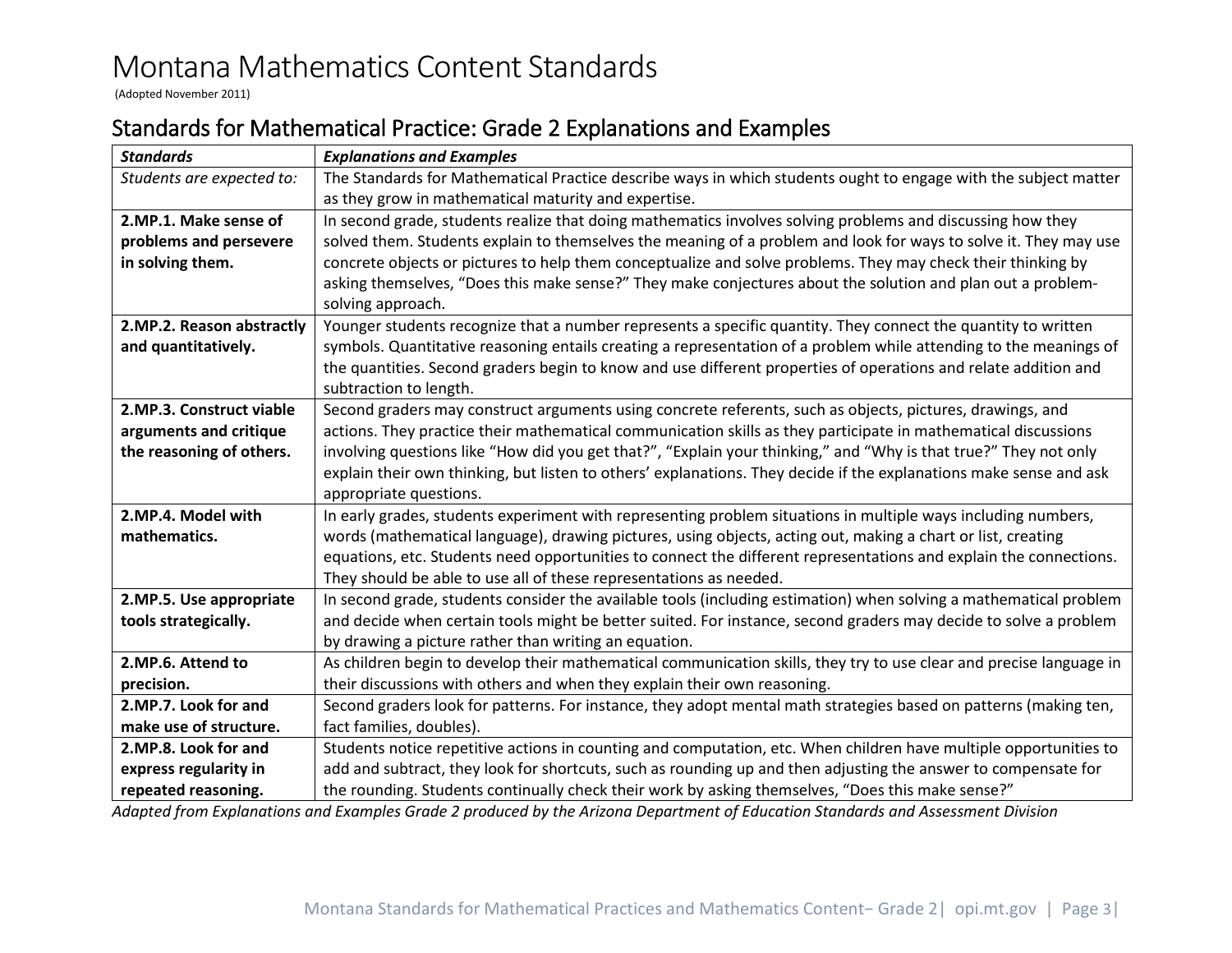(Adopted November 2011)

### <span id="page-3-0"></span>Second Grade Overview

| <b>Domains</b>                          | <b>Operations and Algebraic</b><br><b>Thinking</b>                                                                                                                                          | <b>Number &amp; Operations in Base</b><br>Ten                                                                       | <b>Measurement and Data</b>                                                                                                                                           | Geometry                                                                                                  |
|-----------------------------------------|---------------------------------------------------------------------------------------------------------------------------------------------------------------------------------------------|---------------------------------------------------------------------------------------------------------------------|-----------------------------------------------------------------------------------------------------------------------------------------------------------------------|-----------------------------------------------------------------------------------------------------------|
| <b>Clusters</b>                         | • Represent and solve problems<br>involving addition and<br>subtraction<br>• Add and subtract within 20<br>• Work with equal groups of<br>objects to gain foundations for<br>multiplication | •Understand place value<br>•Use place value<br>understanding and<br>properties of operations<br>to add and subtract | • Measure and estimate lengths in<br>standard units<br>• Relate addition and subtraction to<br>length<br>• Work with time and money<br>• Represent and interpret data | Reason with shapes and their<br>attributes                                                                |
| <b>Mathematical</b><br><b>Practices</b> | Make sense of problems and<br>persevere in solving them.<br>Reason abstractly and<br>quantitatively.                                                                                        | 3. Construct viable<br>arguments and critique<br>the reasoning of others.<br>4. Model with mathematics.             | 5. Use appropriate tools strategically.<br>6. Attend to precision.                                                                                                    | 7. Look for and make use of<br>structure.<br>8. Look for and express regularity in<br>repeated reasoning. |

In Grade 2, instructional time should focus on four critical areas:

#### *1. Extending understanding of base-ten notation*

• Students extend their understanding of the base-ten system. This includes ideas of counting in fives, tens, and multiples of hundreds, tens, and ones, as well as number relationships involving these units, including comparing. Students understand multi-digit numbers (up to 1000) written in base-ten notation, recognizing that the digits in each place represent amounts of thousands, hundreds, tens, or ones (e.g., 853 is 8 hundreds + 5 tens + 3 ones).

#### *2. Building fluency with addition and subtraction*

• Students use their understanding of addition to develop fluency with addition and subtraction within 100. They solve problems within 1000 by applying their understanding of models for addition and subtraction, and they develop, discuss, and use efficient, accurate, and generalizable methods to compute sums and differences of whole numbers in base-ten notation, using their understanding of place value and the properties of operations. They select and accurately apply methods that are appropriate for the context and the numbers involved to mentally calculate sums and differences for numbers with only tens or only hundreds.

#### *3. Using standard units of measure*

• Students recognize the need for standard units of measure (centimeter and inch) and they use rulers and other measurement tools with the understanding that linear measure involves iteration of units. They recognize that the smaller the unit, the more iterations they need to cover a given length.

#### *4. Describing and analyzing shapes*

• Students describe and analyze shapes by examining their sides and angles. Students investigate, describe, and reason about decomposing and combining shapes to make other shapes. Through building, drawing, and analyzing two- and three-dimensional shapes, students develop a foundation for understanding attributes of two- and three-dimensional shapes, students develop a foundation for understanding area, volume, congruence, similarity, and symmetry in later grades.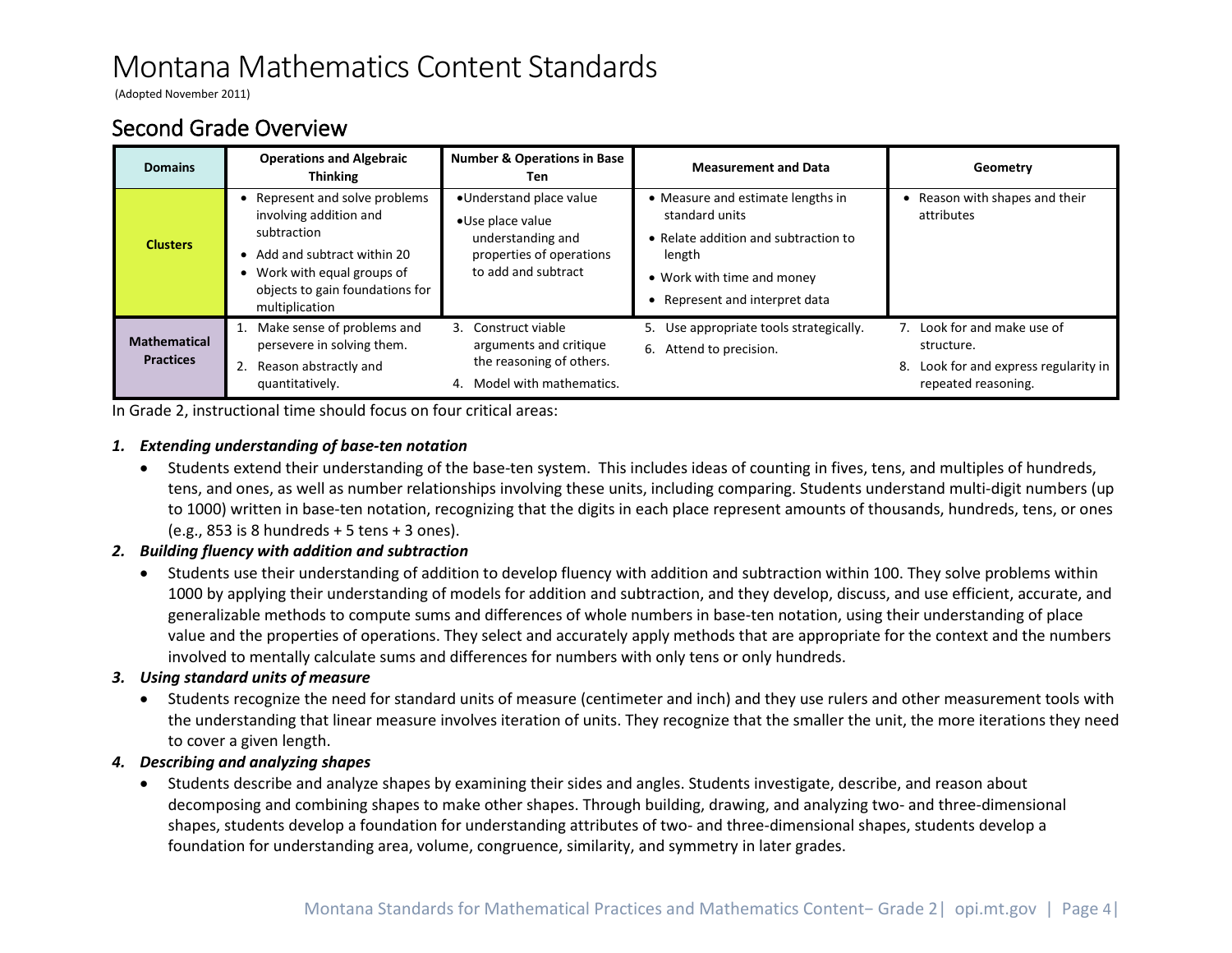(Adopted November 2011)

### <span id="page-4-0"></span>GRADE 2 STANDARDS

#### <span id="page-4-1"></span>Operations and Algebraic Thinking (OA)

*Represent and solve problems involving addition and subtraction.*

• Use addition and subtraction within 100 to solve one- and two-step word problems involving situations within a cultural context, including those of Montana American Indians, of adding to, taking from, putting together, taking apart, and comparing, with unknowns in all positions, e.g., by using drawings and equations with a symbol for the unknown number to represent the problem. (2.OA.1)

*Add and subtract within 20.*

• Fluently add and subtract within 20 using mental strategies. By the end of Grade 2, know from memory all sums of two one-digit numbers. [See standard 1.OA.6 for a list of mental strategies.] (2.OA.2)

*Work equal groups of objects to gain foundations for multiplication.*

- Determine whether a group of objects (up to 20) has an odd or even number of members, e.g., by pairing objects or counting them by 2s and write an equation to express an even number as a sum of two equal addends. (2.OA.3)
- Use addition to find the total number of objects arranged in rectangular arrays with up to 5 rows and up to 5 columns; write an equation to express the total as a sum of equal addends. (2.OA.4)

#### <span id="page-4-2"></span>Number and Operations in Base Ten (NBT)

*Understand place value.*

- Understand that the three digits of a three-digit number represent amounts of hundreds, tens, and ones; e.g., 706 equals 7 hundreds, 0 tens, and 6 ones; understand the following special cases:
	- o 100 can be thought of as a bundle of ten tens called a "hundred."
	- o The numbers 100, 200, 300, 400, 500, 600, 700, 800, 900 refer to one, two, three, four, five, six, seven, eight, or nine hundreds (and 0 tens and 0 ones). (2.NBT.1)
- Count within 1000; skip-count by 5s, 10s, and 100s. (2.NBT.2)
- Read and write numbers to 1000 using base-ten numerals, number names, and expanded form. (2.NBT.3.)
- Compare two three-digit numbers based on meanings of the hundreds, tens, and ones digits, using >, =, and < symbols to record the results of comparisons. (2.NBT.4)

*Use place value understanding and properties of operations to add and subtract.*

- Fluently add and subtract within 100 using strategies based on place value, properties of operations, and/or the relationship between addition and subtraction. (2.NBT.5)
- Add up to four two-digit numbers using strategies based on place value and properties of operations. (2.NBT.6)
- Add and subtract within 1000 using concrete models or drawings and strategies based on place value, properties of operations, and/or the relationship between addition and subtraction; relate the strategy to a written method. Understand that in adding or subtracting three-digit numbers, one adds or subtracts hundreds and hundreds, tens and tens, ones and ones; and sometimes it is necessary to compose or decompose tens or hundreds. (2.NBT.7)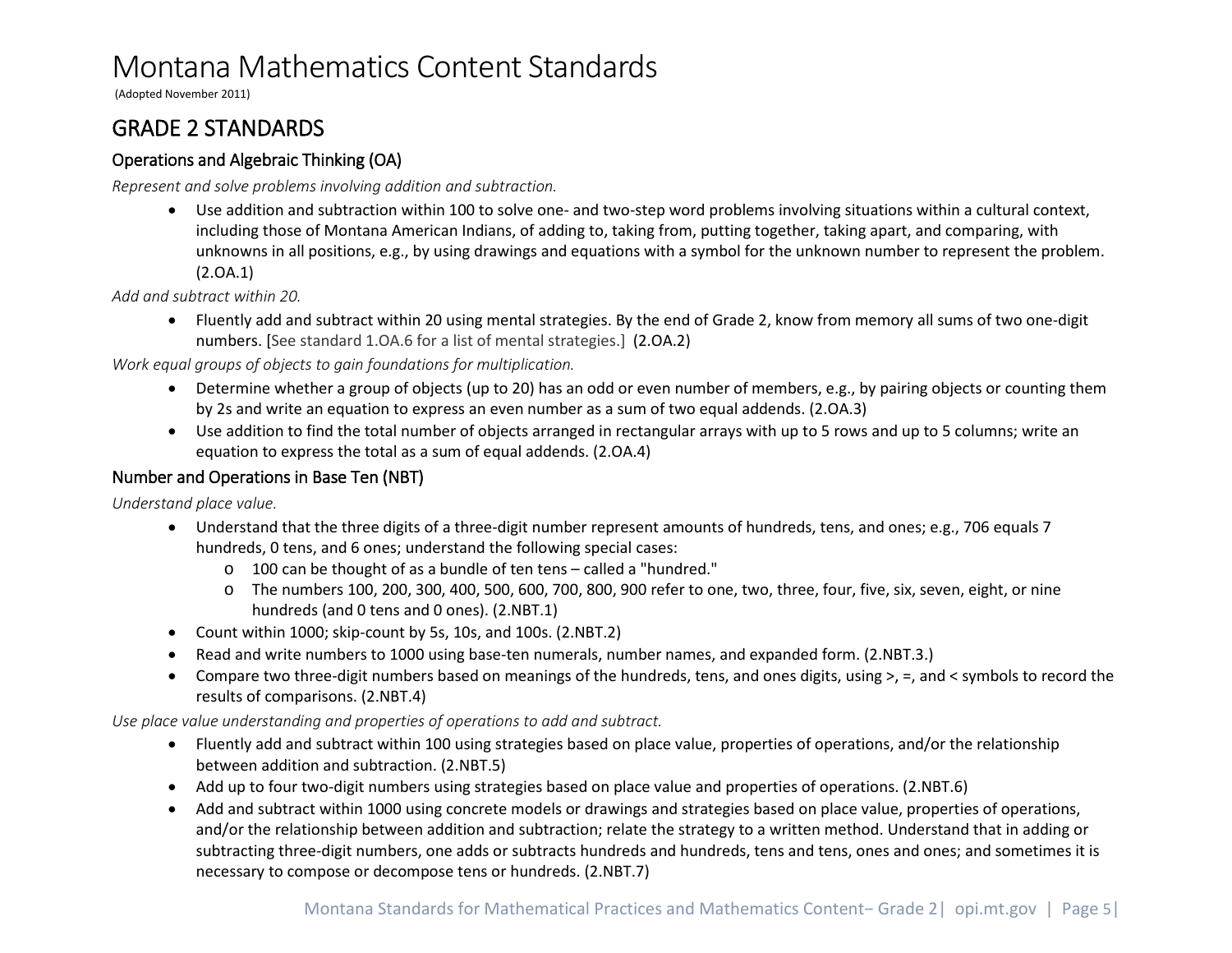(Adopted November 2011)

- Mentally add 10 or 100 to a given number 100-900 and mentally subtract 10 or 100 from a given number 100-900. (2.NBT.8)
- Explain why addition and subtraction strategies work using place value and the properties of operations. [Explanations may be supported by drawings or objects] (2.NBT.9)

#### <span id="page-5-0"></span>Measurement and Data (MD)

*Measure and estimate lengths in standard units.*

- Measure the length of an object by selecting and using appropriate tools such as rulers, yardsticks, meter sticks, and measuring tapes. (2.MD.1)
- Measure the length of an object twice, using length units of different lengths for the two measurements and describe how the two measurements relate to the size of the unit chosen. (2.MD.2)
- Estimate lengths using units of inches, feet, centimeters, and meters. (2.MD.3)
- Measure to determine how much longer one object is than another, expressing the length difference in terms of a standard length unit. (2.MD.4)

*Relate addition and subtraction to length.*

- Use addition and subtraction within 100 to solve word problems within a cultural context, including those of Montana American Indians, involving lengths that are given in the same units, e.g., by using drawings (such as drawings of rulers) and equations with a symbol for the unknown number to represent the problem. (2.MD.5)
- Represent whole numbers as lengths from 0 on a number line diagram with equally spaced points corresponding to the numbers 0, 1, 2, ... and represent whole-number sums and differences within 100 on a number line diagram. (2.MD.6)

*Work with time and money.*

- Tell and write time from analog and digital clocks to the nearest five minutes using a.m. and p.m. (2.MD.7)
- Solve word problems involving dollar bills, quarters, dimes, nickels, and pennies, using \$ and ¢ symbols appropriately. For example, if you have two dimes and three pennies, how many cents do you have? (2.MD.8)

*Represent and interpret data.*

- Generate measurement data by measuring lengths of several objects to the nearest whole unit, or by making repeated measurements of the same object and show the measurements by making a line plot, where the horizontal scale is marked off in whole-number units. (2.MD.9)
- Draw a picture graph and a bar graph (with single-unit scale) to represent a data set from a variety of cultural contexts, including those of Montana American Indians, with up to four categories and solve simple put-together, take-apart and compare problems using information presented in a bar graph. (2.MD.10)

### <span id="page-5-1"></span>Geometry (G)

*Reason with shapes and their attributes.*

- Recognize and draw shapes having specified attributes, such as a given number of angles or a given number of equal faces. Identify triangles, quadrilaterals, pentagons, hexagons, and cubes. (2.G.1)
- Partition a rectangle into rows and columns of same-size squares and count to find the total number of them. (2.G.2)